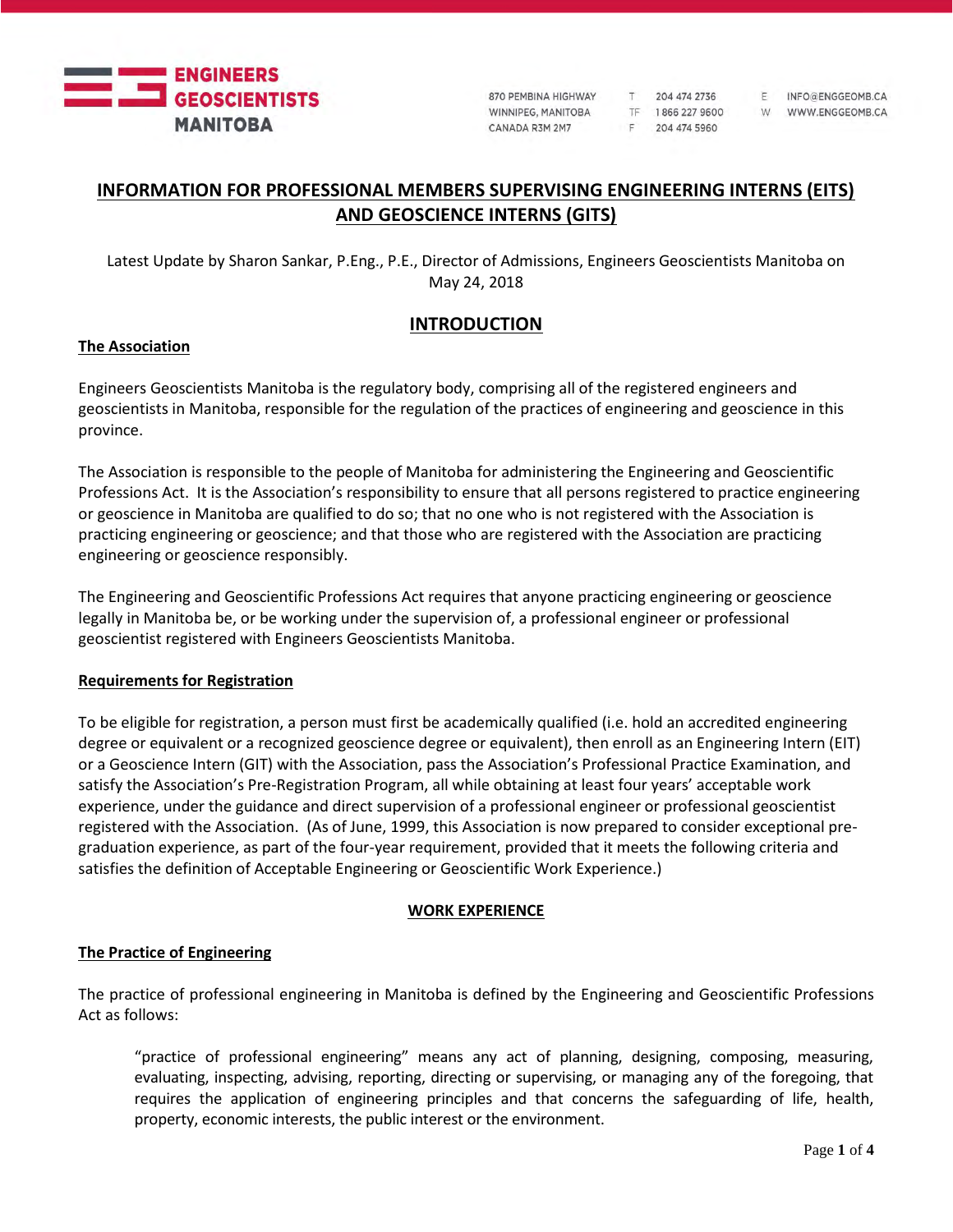

870 PEMBINA HIGHWAY T 204 474 2736 WINNIPEG, MANITOBA CANADA R3M 2M7

F 204 474 5960

F INFO@ENGGEOMB.CA TF 1866 227 9600 W WWW.ENGGEOMB.CA

### **The Practice of Geoscience**

The practice of professional geoscience in Manitoba is defined by the Engineering and Geoscientific Professions Act as follows:

"practice of professional geoscience" means any act of documenting, analyzing, evaluating, interpreting or reporting on the earth's materials or on resources, forms or processes, or managing any of the foregoing, that requires the application of the principles of geology, geophysics or geochemistry and that concerns the safeguarding of life, health, property, economic interest, the public interest or the environment.

#### **Satisfactory Work Experience**

Satisfactory work experience has been defined as comprising the practice of professional engineering or professional geoscience, which **must include** the application of theory, and **must include exposure to** the areas of practical experience, engineering or geoscience management, communication skills development, professionalism, ethical responsibilities, and the social implications of engineering or geoscience.

#### **Supervision of Work Experience**

Satisfactory engineering or geoscientific work experience must be obtained under the guidance and direct supervision of a registered professional engineer or a registered professional geoscientist who assumes full responsibility for the Intern's work.

### **Annual Reporting**

In order to ensure that the work experience being obtained provides appropriate preparation for registration in terms of both technical content and progression of responsibility, each Intern and his or her supervisor is required, every twelve months (or more often, if the Intern changes positions), to complete and submit to the Association a progress report describing the Intern's work experience. Each progress report will describe the Intern's experience, growth, and progress in, or exposure to, each of the areas of application of theory, practical experience, engineering or geoscience management, communication skills development, professionalism, ethical responsibilities, and the social implications of engineering or geoscience.

The Association recommends that Intern's keep detailed records of their work experience as well as activities related to technical, professional, and personal development, to assist both them and their supervisors in preparing their annual reports.

The Association also recommends that Interns establish informal relationships with registered professional members other than their supervisors, to provide advice, support, and impartial, third-party guidance.

### **CONTINUING EDUCATION, PROFESSIONAL DEVELOPMENT AND PROFESSIONAL SERVICE**

While obtaining the appropriate work experience, Interns are expected to enhance their professional and personal development by taking courses and seminars, attending conferences, participating in professional and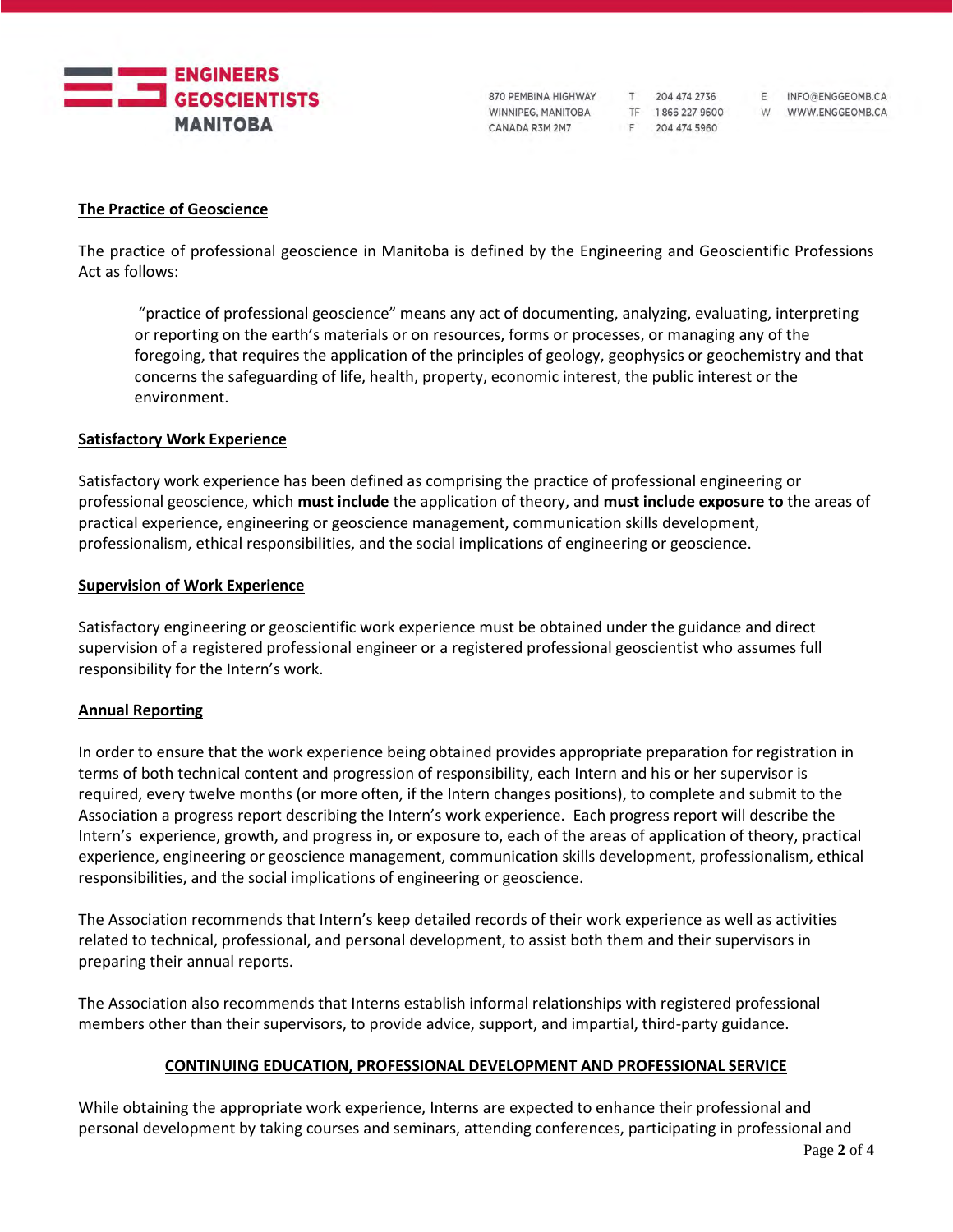

870 PEMBINA HIGHWAY WINNIPEG, MANITOBA CANADA R3M 2M7

T 204 474 2736 TF 1866 227 9600 F 204 474 5960

F INFO@ENGGEOMB.CA W WWW.ENGGEOMB.CA

personal development activities, participating in Association and Technical Society activities, and generally developing an appreciation of, and a commitment to, life-long learning.

The Association's Pre-Registration Program, which prescribes continuing education, professional development, and professional service activities, must be completed before the Intern will be eligible for registration.

### **ROLE OF THE SUPERVISING PROFESSIONAL ENGINEER OR PROFESSIONAL GEOSCIENTIST**

Engineers Geoscientists Manitoba has implemented a **combined** reporting system. Supervisors **no longer complete a separate supervisor report.** Instead we have adopted the following procedure:

- 1. Interns completes reports through their online profile which sends a notification to his/her supervisor and professional member supervisor/mentor, if applicable.
- 2. Supervisor and professional member complete their comments of the report either in collaboration with the Intern, or, if preferred, in confidence.
- 3. Supervisor and professional member submit their completed reports through their online profile which is accessible through the Engineers Geoscientists Manitoba website.

### **NOTE: Engineers Geoscientists Manitoba no longer offer paper progress reports.**

The role of the supervising professional is crucial to the formation of a professional engineer or professional geoscientist. It is vital that the supervisor be aware of the Association's requirements for registration and support the Intern by providing every possible opportunity for him or her to fulfill those requirements.

The supervisor is responsible for, or involved with, the assignment of work to the Intern(EIT/GIT). It is important that the work assigned be compatible with the Interns education, comprise a variety of tasks of increasing responsibility and technical complexity, and provide the opportunity for the Intern to develop professional judgement and the ability to work effectively as part of a team.

The supervisor is expected to assist in the Interns professional as well as technical development, by providing counselling, encouragement and support as required, while assuming responsibility for the technical quality of the work.

The supervisor should encourage the Intern to maintain a detailed experience record, which the supervisor may wish to review and validate from time to time.

In addition to providing information on the Interns progress reports, the supervisor may be asked to serve as a referee when the intern is ready for registration as a professional member. As a referee, the supervisor will be asked to comment on the applicant's technical competence, communication skills, ability to exercise professional judgement, integrity, ability to assume responsibility, ability to work effectively as part of a team, and ability to recognize his or her limitations with respect to the practice of engineering or geoscience.

The Association appreciates the importance of the supervisors and/or referees tasks and we value your support.

#### **ROLE OF THE MENTOR ENGINEER OR GEOSCIENTIST:**